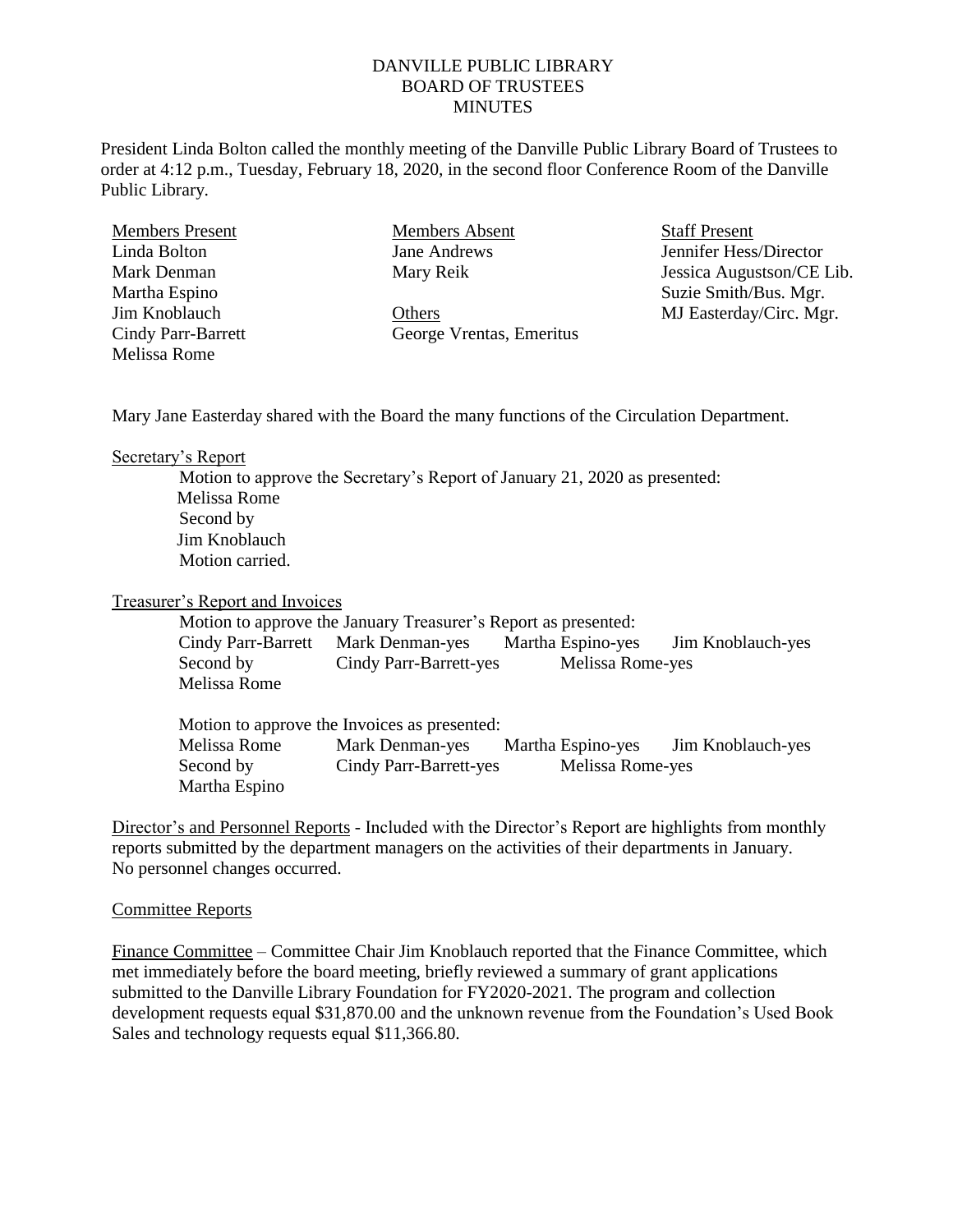Page 2 January 21, 2020 Board Minutes

The Finance Committee had one action item to present, which was approved:

That the Danville Public Library Board approve the use of Special Reserve funds which have been designated by the Board of Directors for HVAC repair to pay Johnson Controls \$74,890.00 for the repair of the south unit.

Motion to approve as presented: Cindy Parr-Barrett Mark Denman-yes Martha Espino-yes Jim Knoblauch-yes Second by Cindy Parr-Barrett-yes Melissa Rome-yes Martha Espino

The Finance Committee's next meeting is Tuesday, March 17, 2020, at 3:45 p.m. in the second floor conference room.

Building Committee – Committee Chair Jim Knoblauch reported that the committee had no action items to present.

The Building Committee's next meeting is Tuesday, April 14, 2020, at 4:15 p.m. in the second floor conference room.

Policy Committee – Committee Chair Cindy Parr-Barrett reported that the committee had no action items to present.

The Policy Committee's next meeting will be held on Tuesday, March 10, 2020, at 4:15 p.m. in the second floor conference room.

Old Business – none.

New Business –

Appointment of Nominating Committee – tabled until the March meeting.

Public Restrooms – Jennifer and Suzie discussed concerns regarding ongoing issues of vandalism in the first floor public restrooms. After a brief discussion, the board agreed that staff should keep the restrooms locked when no meetings are taking place in the first floor meeting room. Staff will unlock the restrooms for patrons as needed. The single occupancy restrooms on the second floor will remain unlocked.

Art in the Library - After informing the board of plans for the entry area, across from the circulation desk, Jennifer requested discussion regarding the movement of the bronzed dog statue, known as "Bob," to an outside location. She shared pictures of the statue from the sculptor's website, showing it in various outside locations before it belonged to the library. She also shared possible outside locations. After a brief discussion, it was agreed that "Bob" would be moved to an area near the entrance of the canopy, near the book drop.

Closed Session - There was no need for a closed session as the library director's evaluation was tabled until the March meeting.